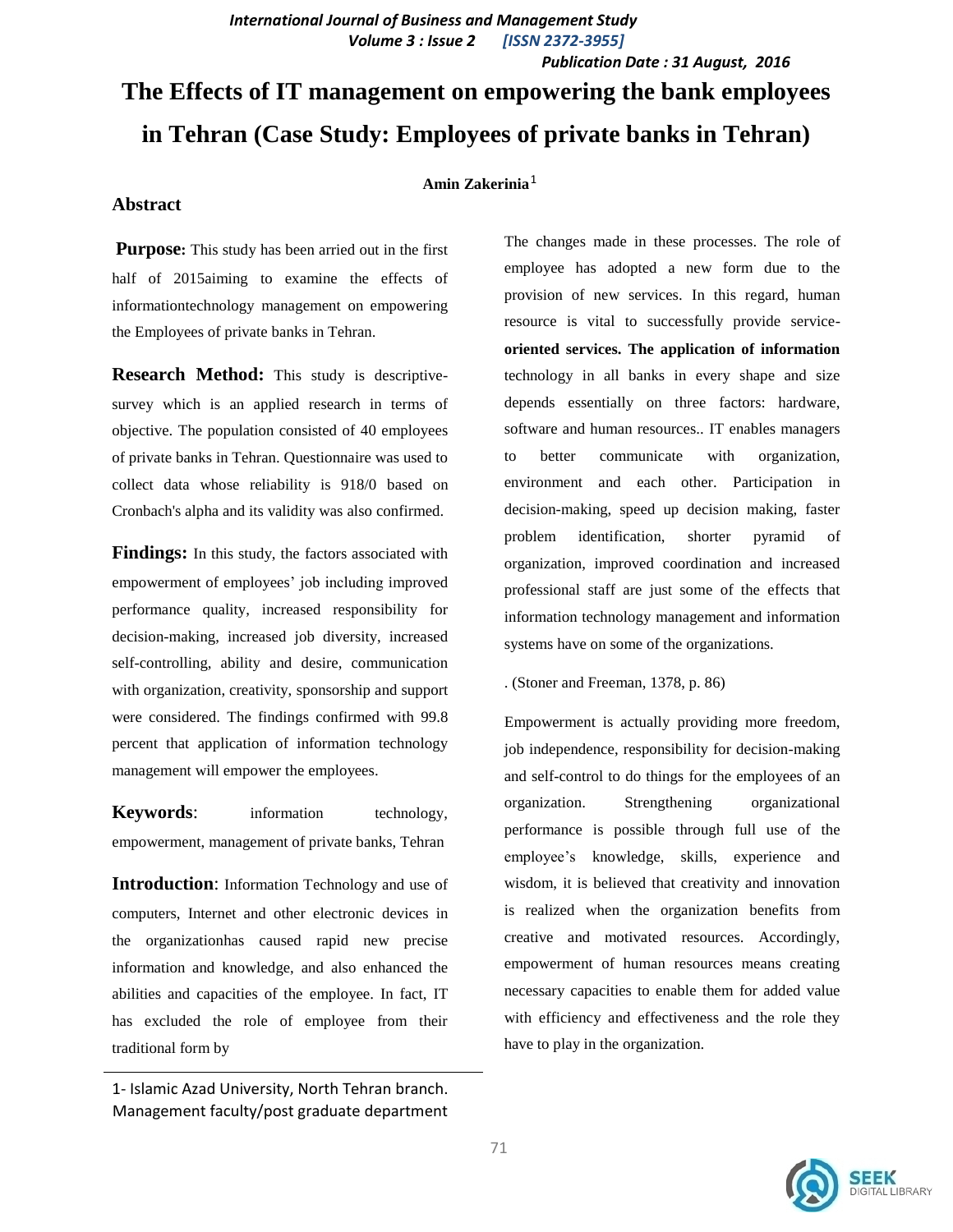## **Research method**

This research is descriptive-survey in nature and methods and also an applied research in terms of objective. Data collection was conducted through a researcher-made questionnaire.. Questionnaires were given to the employees of private banks in person. Data were analyzed by SPSS and Excel. Cronbach's alpha was equal to 0.918 indicating the reliability. And the validity was also confirmed.

## **Findings**

Does information technology increase the ability of employees of private banks?

Based on the results obtained, 95% of employees believe that the information technology provided in the organization has widely affected the ability of employees.

Does information technology increase the performance improvement of employees of private banks?

According to the results, 85% of people believe that information technology has widely improved their performance; it means that information technology has caused productivity and performance improvements among the employees.

Does information technology increase the further support of the organizational goals?

According to the results, 85% of people believe that information technology has mainly increased support of organizational goals; it means that meeting organizational pre-determined plans and goals depends on wider use of IT.

Does information technology increase the independence and freedom of the employees of private banks? Based on the results obtained from the samples, 77.5% of people stated that information technology has mainly increased the independence and freedom of the employees and only 2.5% of them considered the lower impact of information technology on increasing the independence and freedom.

Does information technology increase the responsibility of decision-making in the employees of private banks?

Based on the results, all employees of private banks believe that information technology plays a very important role in their decisions and using these tools and technologies has increased responsibility for decision-making in banking matters. Does information technology increase job diversity of the employees of private banks? Based on the results obtained from the samples, 75% of people stated that information technology is effective on the increased job diversity and creation; indicating that IT has developed job diversity and creativity in workplace of the employees. Does information technology increase the capacity and willingness of the employees?

**Table1**. Frequency distribution of the effect of information technology management on increasing the capacity and willingness of the employees

|           | Frequency | Frequency  | Frequency    |
|-----------|-----------|------------|--------------|
|           |           | in percent | accumulative |
|           |           |            | percent      |
| Very low  | $\Omega$  | $\Omega$   | 0            |
| Low       | 1         | 2.5        | 2.5          |
| Medium    | 7         | 17.5       | 20           |
| High      | 22        | 55         | 75           |
| Very high | 10        | 25         | 100          |
| Total     | 40        | 100        |              |

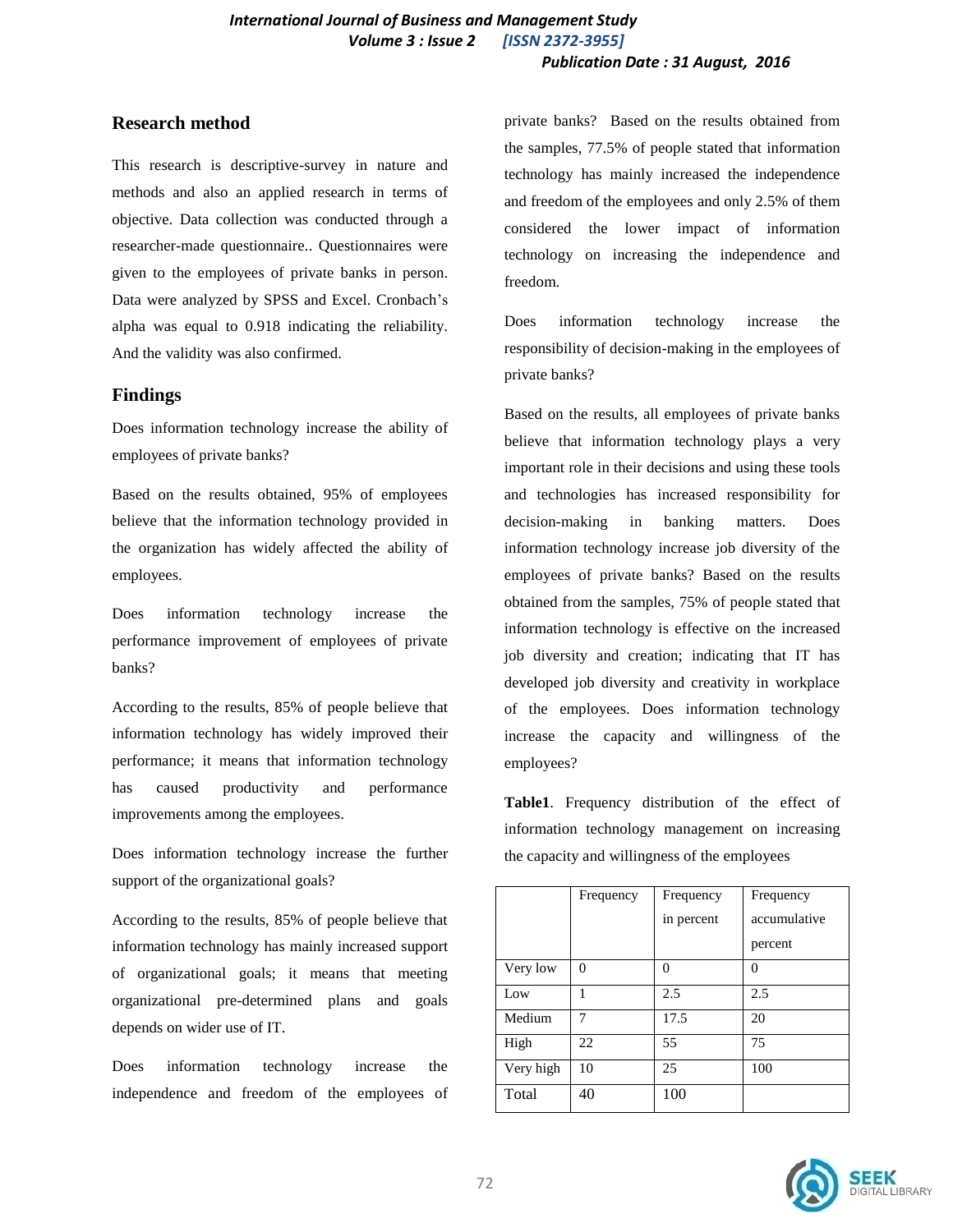# *International Journal of Business and Management Study Volume 3 : Issue 2 [ISSN 2372-3955]*

#### *Publication Date : 31 August, 2016*

Based on the results, 80% of people has considered IT as a cause to increase capacity and willingness of the employees; indicating that IT widely increases the capacity of the employees in private banks to provide services to the clients which is together with the willingness and satisfaction of the employees.

Does information technology increase the communication, and creativity?

**Table2**. Frequency distribution of the effect of information technology management on increasing job diversity and creativity

|           | Frequency      | Frequency  | Frequency    |
|-----------|----------------|------------|--------------|
|           |                | in percent | accumulative |
|           |                |            | percent      |
| Very low  | $\Omega$       | $\Omega$   | 0            |
| Low       | $\mathfrak{D}$ | 5          | 5            |
| Medium    | 8              | 20         | 25           |
| High      | 18             | 45         | 70           |
| Very high | 12             | 30         | 100          |
| Total     | 40             | 100        |              |

Based on the results from Table 2, 75% of people believe that information technology has mainly enhanced creativity, indicating that if the information technology is institutionalized in an organization and pervasively applied among the employees of private banks, it leads to creativity and prosperity.

Does information technology increase the self-control of the employees in private banks?

Table3. Frequency distribution of the effect of information technology management on increasing self-control

|           | Frequency | Frequency  | Frequency    |
|-----------|-----------|------------|--------------|
|           |           | in percent | accumulative |
|           |           |            | percent      |
| Very low  | 0         | $\theta$   | 0            |
| Low       |           | 2.5        | 2.5          |
| Medium    | 13        | 32.5       | 35           |
| High      | 17        | 42.5       | 77.5         |
| Very high | 9         | 22.4       | 100          |
| Total     | 40        | 100        |              |

Based on the results from Table 3, 64.9% of people believe that IT increases self-control. The significant effect of IT on the prevention of mistakes and also automatic control of the employees' performance causes this tool to be widely used in managers' plans.

Does information technology increase the communication with organization?

Table4. Frequency distribution of the effect of information technology management on increasing communication with organization

|           | Frequency | Frequency  | Frequency    |
|-----------|-----------|------------|--------------|
|           |           | in percent | accumulative |
|           |           |            | percent      |
| Very low  | 1         | 2.5        | 2.5          |
| Low       | 3         | 7.5        | 10           |
| Medium    | 6         | 15         | 25           |
| High      | 18        | 45         | 70           |
| Very high | 12        | 30         | 100          |
| Total     | 40        | 100        |              |

Based on the results of Table 4, 75% of people stated that IT is effective on increasing communication with the organization. In other words, a significant majority of employees of private banks have

continues and extensive communication with the organization using IT.

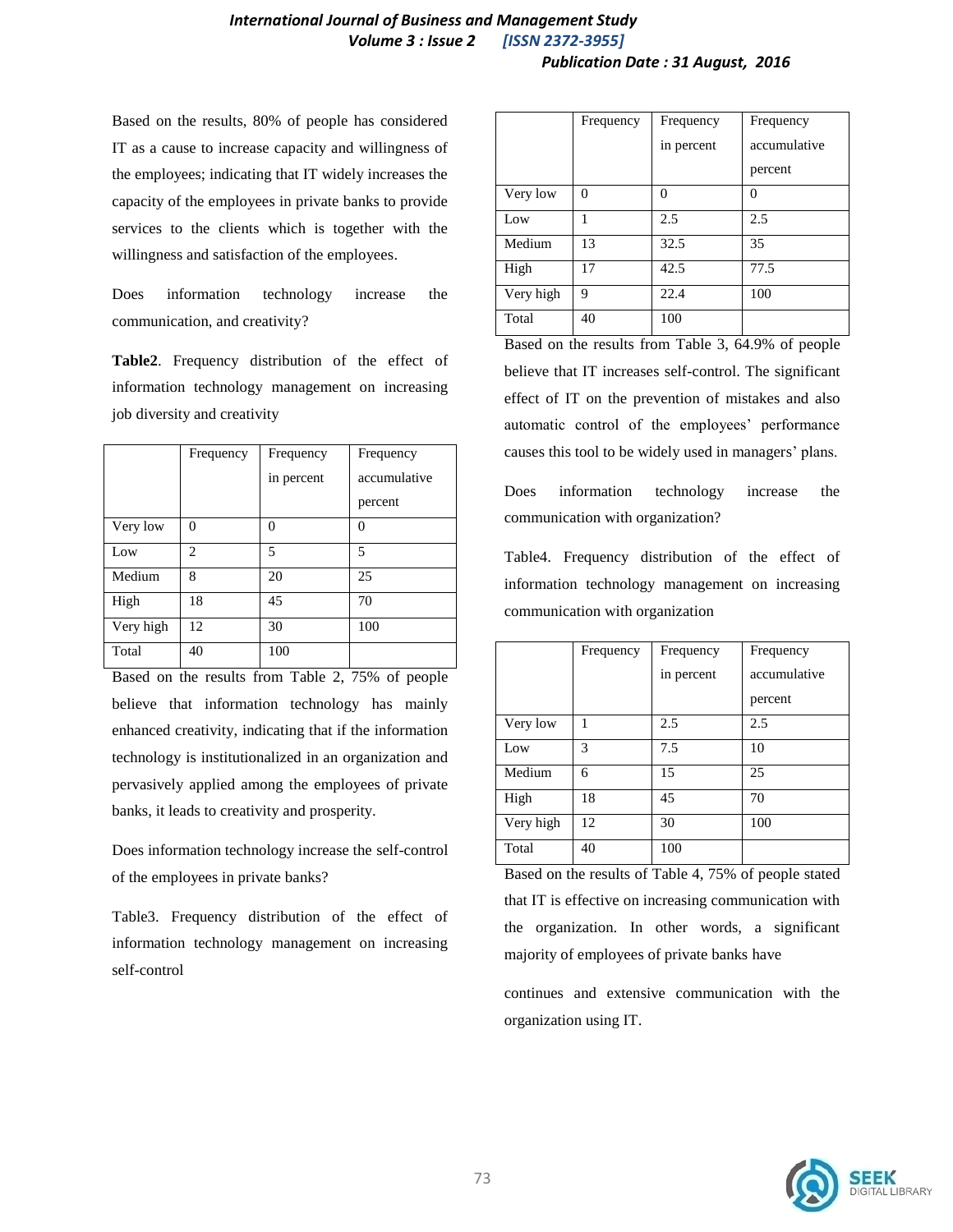## **Research hypotheses test:**

Hypothesis: The use of information technology causes to empower the employees of private banks.

. To this end we define the following two basic assumptions:

IT has no effect on the ability of private bank  $employees = H0$ 

IT has effect on the ability of private bank employees  $=$  H1

Since standard deviation of the population is not known, we put SD of the sample instead. In such cases, we use another distribution close to normal, as the test statistic. The distribution is called t distribution (t-test) and the value of the test statistic is calculated as follows:

$$
t = \frac{X - \mu}{S / \sqrt{n}}
$$

Because the sample size is 40 people, the random sample of 27 questionnaires was selected.

SPSS output for this sample is as follows:

One-Sample Statistics

|                       | Empowerment |
|-----------------------|-------------|
|                       | indicator   |
| N                     | 2           |
| Mean                  | 95.074      |
| <b>Std.</b> Deviation | 14.8346     |
| Std. Error Mean       | 2.8549      |

|                         | Empowerment indicator |         |
|-------------------------|-----------------------|---------|
| т                       | 3.529                 |         |
| DF                      | 26                    |         |
| Sig. (2-tailed)         | 0.00                  |         |
| Mean Difference         | 10.0740               |         |
| 95% confidence interval | Lower                 | 4.2057  |
| Of the difference       |                       |         |
|                         | Upper                 | 15.9425 |

One-Sample Test

According to the table above and a significant level of 0.002, the null hypothesis (IT has no effect on the empowerment of private bank employees) is rejected.

 $P = 0/002$  < 0/05 Thus, as the above explanation shows, the probability of the effect of information technology on the empowerment of private banks' employees amounted to 99.8 percent.

It can be seen through t-test score that the t-score for  $DF = 26$  is equal to 2.056. The above table shows that  $t = 3.529$  and  $t = 3.529 > 2.056$ , therefore the null hypothesis is rejected.

## **Discussion and conclusion**

In response to the first question of the basic questions it can be said that 95% of employees of private banks widely considered the effect of information technology management.

In response to other basic questions, it can be said respectively: 85% of people believe that information technology has widely improved their performance and increased the support of organizational goals;. 77.5% of people stated that information technology has mainly increased the independence and freedom of the employees.

On the other hand, all employees of private banks believe that information technology plays a very